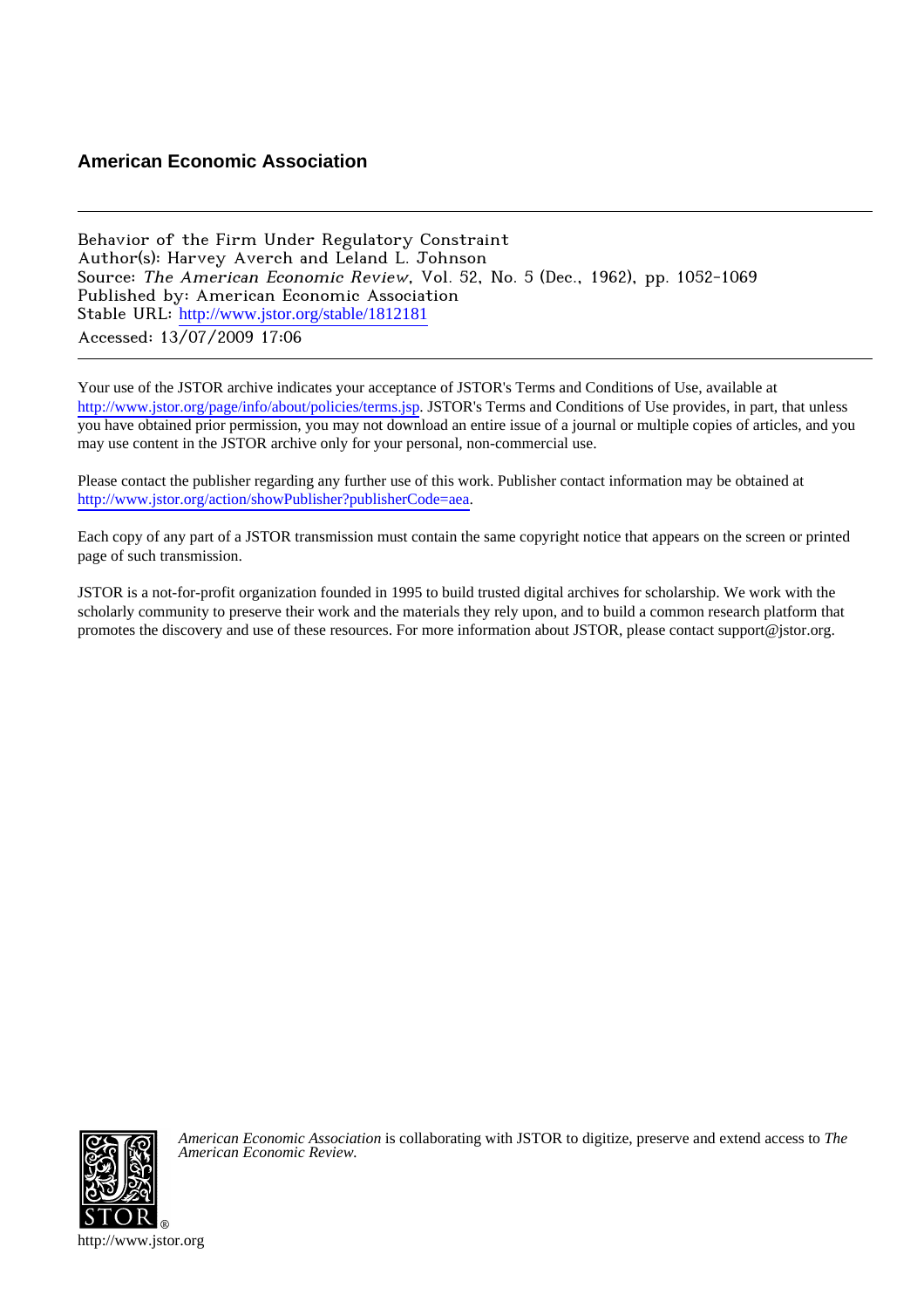## **BEHAVIOR OF THE FIRM UNDER REGULATORY CONSTRAINT**

### **By HARVEY AVERCH AND LELAND L. JOHNSON\***

**In judging the level of prices charged by firms for services subject to public control, government regulatory agencies commonly employ a "fair rate of return" criterion: After the firm substracts its operating expenses from gross revenues, the remaining net revenue should be just sufficient to compensate the firm for its investment in plant and equipment. If the rate of return, computed as the ratio of net revenue to the value of plant and equipment (the rate base), is judged to be excessive, pressure is brought to bear on the firm to reduce prices. If the rate is considered to be too low, the firm is permitted to increase prices.** 

**The purpose here is (a) to develop a theory of the monopoly firm seeking to maximize profit but subject to such a constraint on its rate of return, and (b) to apply the model to one particular regulated industry-the domestic telephone and telegraph industry. We conclude in the theoretical analysis that a "regulatory bias" operates in the following manner: (1) The firm does not equate marginal rates of factor substitution to the ratio of factor costs; therefore the firm operates inefficiently in the sense that (social) cost is not minimized at the output it selects. (2) The firm has an incentive to expand into other regulated markets, even if it operates at a (long-run) loss in these markets; therefore, it may drive out other firms, or discourage their entry into these other markets, even though the competing firms may be lowercost producers. Applying the theoretical analysis to the telephone and telegraph industry, we find that the model does raise issues relevant to evaluating market behavior.** 

#### **I. The Single-Market Model**

**First we shall consider a geometrical and a mathematical framework showing the effect of the regulatory constraint on the cost curves of the** 

**<sup>\*</sup> The authors, research economists at The RAND Corporation, are indebted to Kenneth Arrow who suggested a mathematical framework when the ideas in this paper were in an early state of development. Any views expressed in this paper are those of the authors. They should not be interpreted as reflecting the views of The RAND Corporation or the official opinion or policy of any of its governmental or private research sponsors. An earlier version of this paper was presented at the Econometric Society meetings on December 28, 1961 in New York.**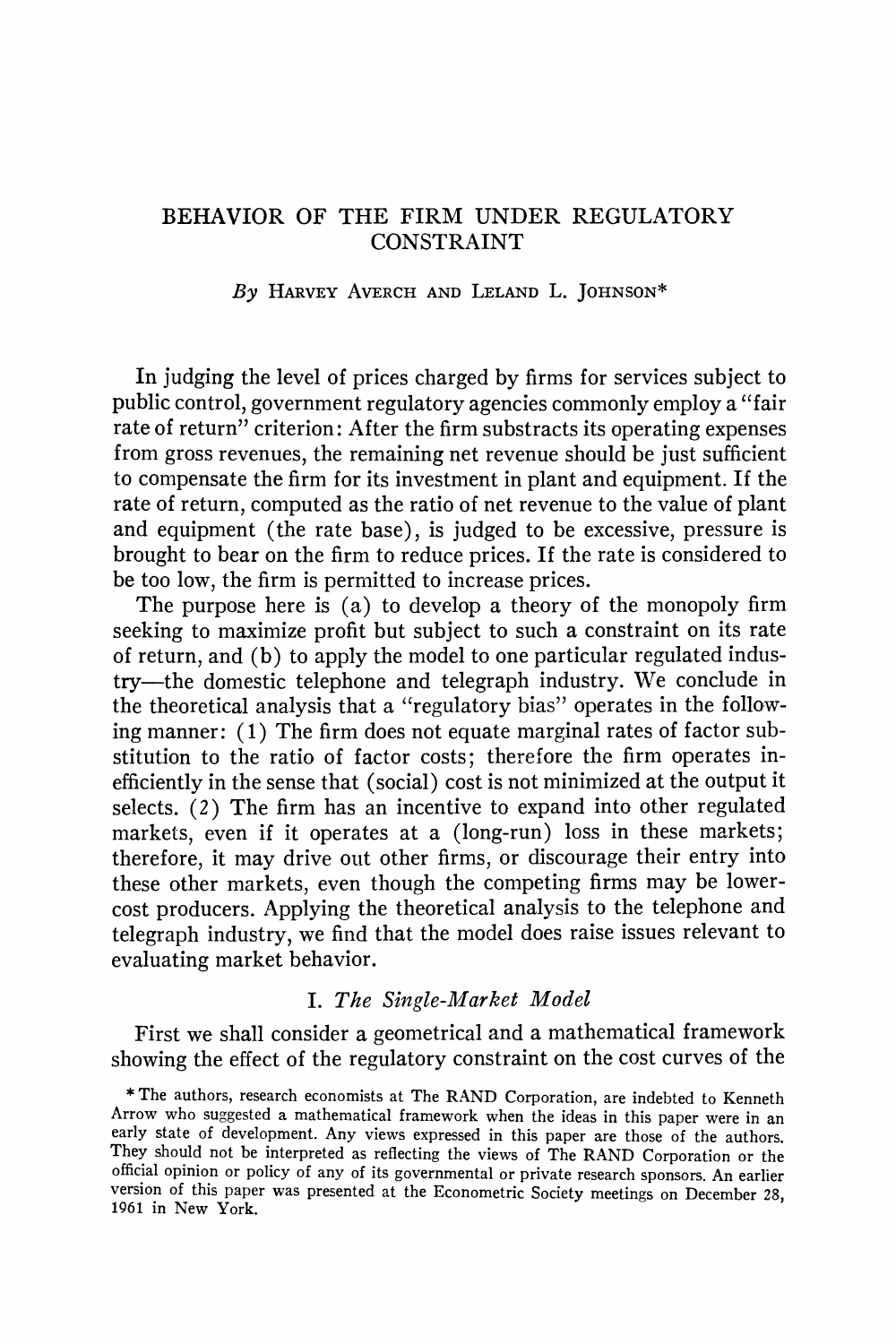**firm employing two factors. The essential characteristic to be demonstrated is: if the rate of return allowed by the regulatory agency is greater than the cost of capital but is less than the rate of return that would be enjoyed by the firm were it free to maximize profit without regulatory constraint, then the firm will substitute capital for the other factor of production and operate at an output where cost is not minimized.** 

Figure 1 denotes the firm's production where capital  $x_1$  is plotted on the horizontal axis and labor  $x_2$  on the vertical axis. The market or



**"social" cost of capital and labor generates the isocost curve A and the unregulated firm would move along expansion path 1 where market cost is minimized for any given output. With regulation, however, the cost of capital to the firm-the "private" cost-is no longer equal to market cost. For each additional unit of capital input, the firm is permitted to earn a profit (equal to the difference between the market cost of capital and rate of return allowed by the regulatory agency) that it otherwise would have to forego. Therefore, private cost is less than market cost by an amount equal to this difference. The effect of regulation is anal**ogous to that of changing the relative prices of capital  $x_1$  and labor  $x_2$ : **isocost curve B becomes relevant and the firm moves along expansion path 2-a path along which market cost is not minimized for any given output. The firm finds path 2 advantageous simply because it is along**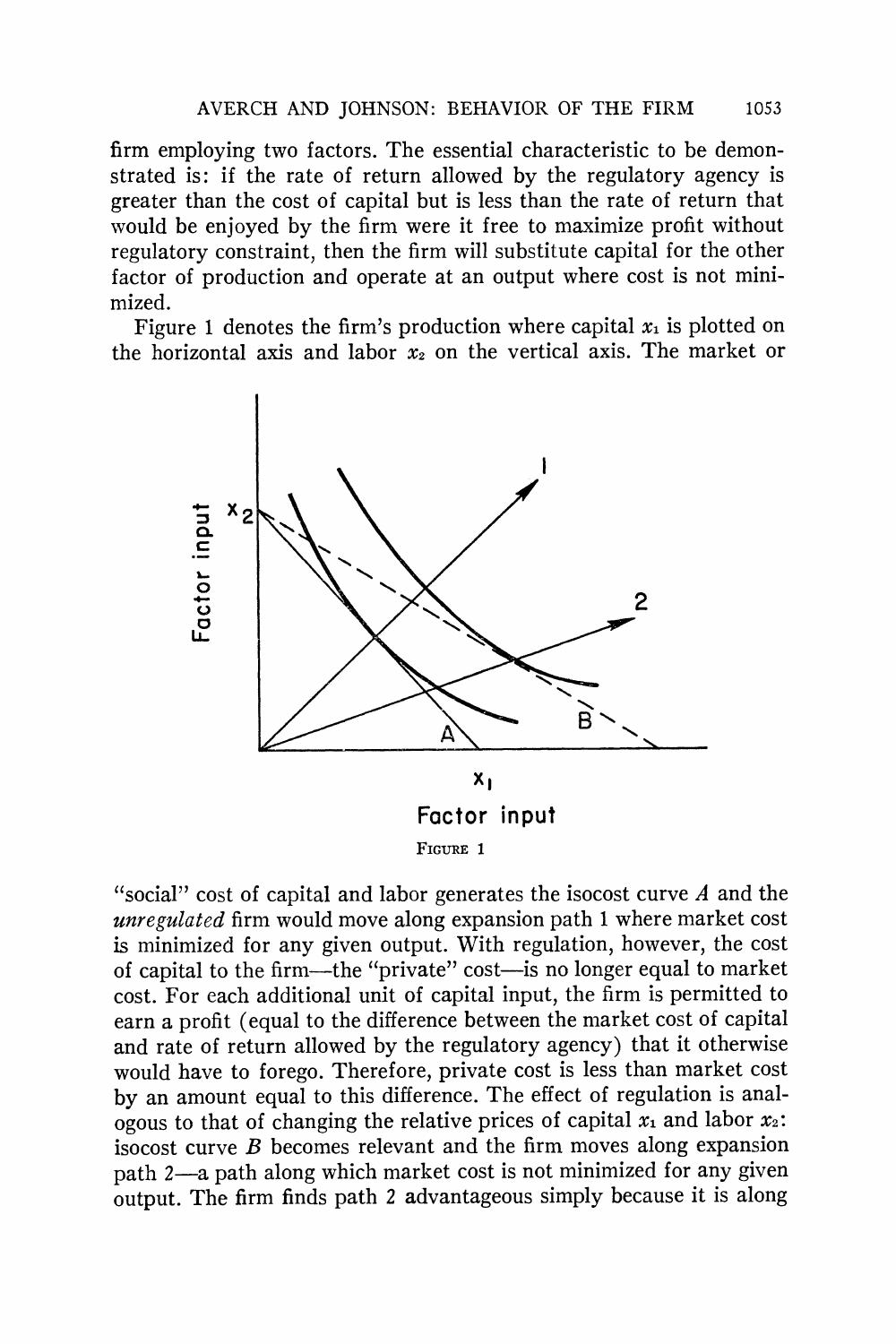**that path that the firm is able to maximize total profit given the constraint on its rate of return.** 

**Treating the problem mathematically, we now consider a monopoly producing a single homogeneous product using two inputs. Define** 

(1)  
\n
$$
z = z(x_1, x_2), \qquad x_1 \ge 0, \qquad x_2 \ge 0
$$
\n
$$
\frac{\partial z}{\partial x_1} > 0, \qquad \frac{\partial z}{\partial x_2} > 0,
$$
\n
$$
z(0, x_2) = z(x_1, 0) = 0
$$

**as the firm's production function. That is, marginal products are positive, and production requires both inputs.** 

**We write the inverse demand function as** 

$$
p = p(z).
$$

**Profit is defined by** 

$$
\pi = p z - r_1 x_1 - r_2 x_2
$$

where the  $r_i$  ( $i=1, 2$ ) are factor costs presumed constant for all levels **of factor input.** 

Let  $x_1$  denote the physical quantity of plant and equipment in the rate base,  $c_1$  the acquisition cost per unit of plant and equipment in the rate base,  $u_1$  the value of depreciation of plant and equipment during a time period in question, and  $U_1$  the cumulative value of depreciation. Let  $x_2$  denote the quantity of labor input and  $r_2$  the labor wage rate. **The regulatory constraint is:** 

(4) 
$$
\frac{pz - r_2x_2 - u_1}{c_1x_1 - U_1} \leq s_1
$$

**where the profit net of labor cost and capital depreciation constitutes a percentage of the rate base (net of depreciation) no greater than a speci**fied maximum  $s_1$ .

For simplicity, we assume that depreciation  $(u_1 \text{ and } U_1)$  is zero and we define capital so that its acquisition cost or value  $c_1$  is equal to 1, **i.e., the value of the rate base is equal to the physical quantity of capi**tal.<sup>1</sup> The "cost of capital"  $r_1$  (to be distinguished from the acquisition cost of plant and equipment measured by  $c_1$ ) is the interest cost involved in holding plant and equipment. The allowable rate of return  $s_1$  is the **rate of return allowed by the regulatory agency on plant and equipment in order to compensate the firm for the cost of capital-the interest** 

**<sup>1</sup> Alternatively, one could construct a dynamic rather than a static model and consider positive values for depreciation; but to do so would complicate the results without contributing much additional insight into the behavior of the firm.**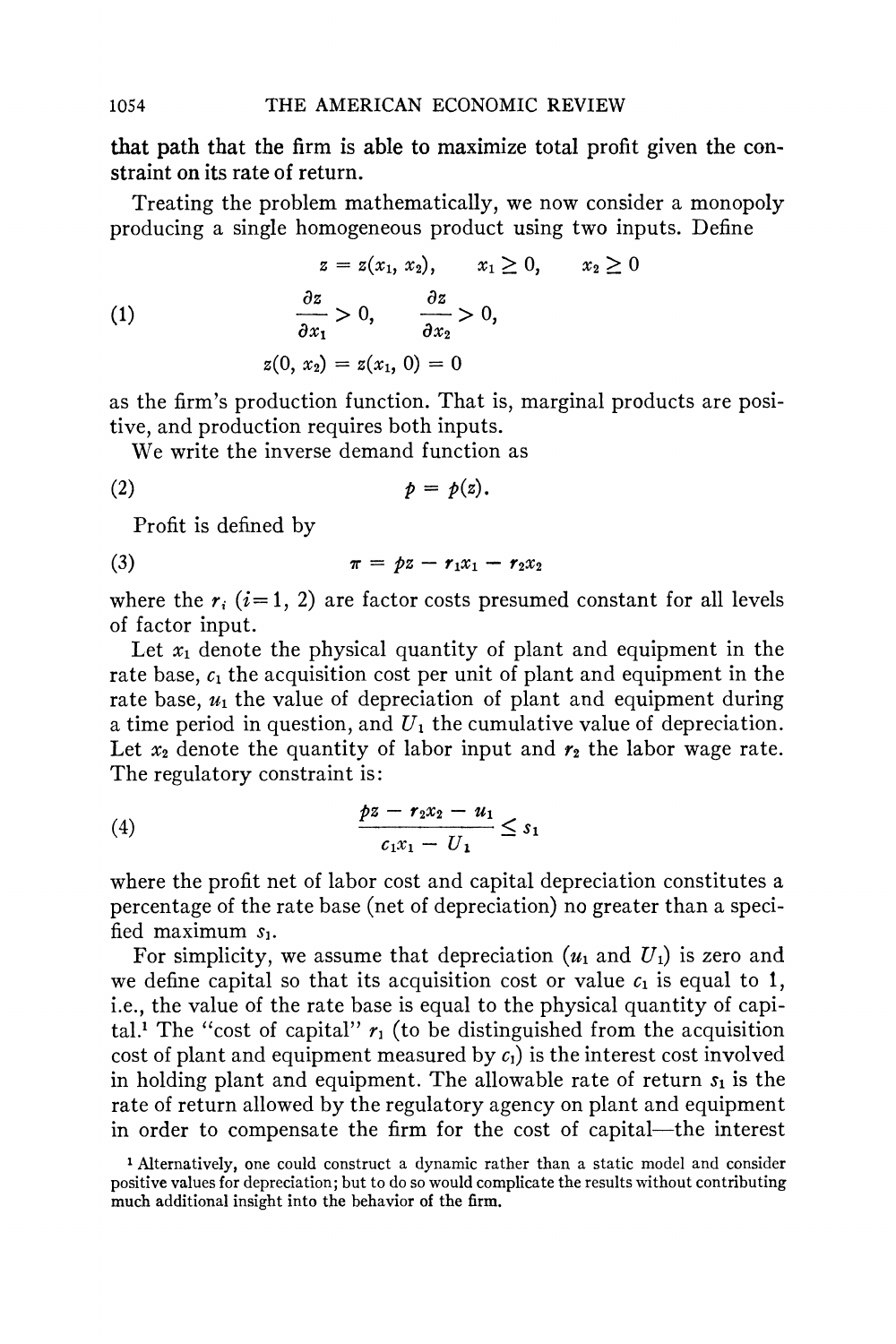**cost-involved in holding plant and equipment. Therefore, the constraint may be rewritten as** 

$$
\frac{pz - r_2x_2}{x_1} \leq s
$$

**or** 

(6) 
$$
pz - s_1x_1 - r_2x_2 \leq 0.
$$

For  $s_1 < r_1$ , the allowable rate of return is less than the actual cost of **capital, and the firm withdraws from the market. For, from (6), if**   $x_1 > 0$ ,

$$
pz-r_1x_1-r_2x_2=pz-s_1x_1+(s_1-r_1)x_1-r_2x_2\leq (s_1-r_1)x_1<0.
$$

If  $x_1=0$ ,  $\pi = -r_2x_2$  from (3), and the firm can further reduce its loss by setting  $x_2 = 0$ . Then  $\pi = 0$ . Therefore,  $s_1 \geq r_1$ ; the allowable rate of return **must at least cover the actual cost of capital.** 

The problem then is to maximize  $(3)$  subject to  $(6)$ .<sup>2</sup> Define the **Lagrangian expression:** 

(7) 
$$
L(x_1, x_2, \lambda) = pz - r_1x_1 - r_2x_2 - \lambda [pz - s_1x_1 - r_2x_2].
$$

The Kuhn-Tucker necessary conditions<sup>3</sup> for a maximum at  $\bar{x}_1$ ,  $\bar{x}_2$ ,  $\bar{\lambda}$  are

$$
(8.1) \t\t r_1 \ge (1-\lambda) \left[ p + z \frac{dp}{dz} \right] \frac{\partial z}{\partial x_1} + \lambda s_1, \t x_1 \ge 0
$$

(8.2) 
$$
r_1 > (1 - \lambda) \left[ p + z \frac{dp}{dp} \right] \frac{\partial z}{\partial x_1} + \lambda s_1 \text{ implies } \bar{x}_1 = 0
$$

(8.3) 
$$
(1 - \lambda)r_2 \ge (1 - \lambda) \left[ p + z \frac{d p}{d z} \right] \frac{\partial z}{\partial x_2}, \qquad \bar{x}_2 \ge 0
$$

(8.4) 
$$
(1 - \lambda) r_2 > (1 - \lambda) \left[ p + z \frac{dp}{dz} \right] \frac{\partial z}{\partial x_2}
$$
 implies  $\bar{x}_2 = 0$ 

(8.5) 
$$
pz - s_1x_1 - r_2x_2 \leq 0, \quad \bar{\lambda} \geq 0
$$

$$
(8.6) \t\t pz - r_2x_2 < s_1x_1 \timplies \t\bar{\lambda} = 0.
$$

Assuming  $\bar{\lambda} > 0$ , it is clear from (8.1) that  $\lambda = 1$  if and only if  $r_1 = s_1$ . If  $\lambda = 1$ ,  $r_1 = s_1$ . This does not involve any variables, and it follows that any  $x_1, x_2$  which satisfies  $(8.5)$  is a solution.

**<sup>2</sup>Since (6) is an inequality, we are faced with a nonlinear programming problem. However, the similarity of the results to ordinary marginal conditions is obvious.** 

**3 If the total revenue function, pz, is concave in the relevant range of operation, it is clear**  that the Kuhn-Tucker conditions in this case are also sufficient. Given a concave  $pz$ , it is **possible to define the dynamic gradient process corresponding to the static Kuhn-Tucker conditions showing the firm's input variation over time. But we do not do this here since we are primarily interested in equilibrium and the optimal inputs under regulation.**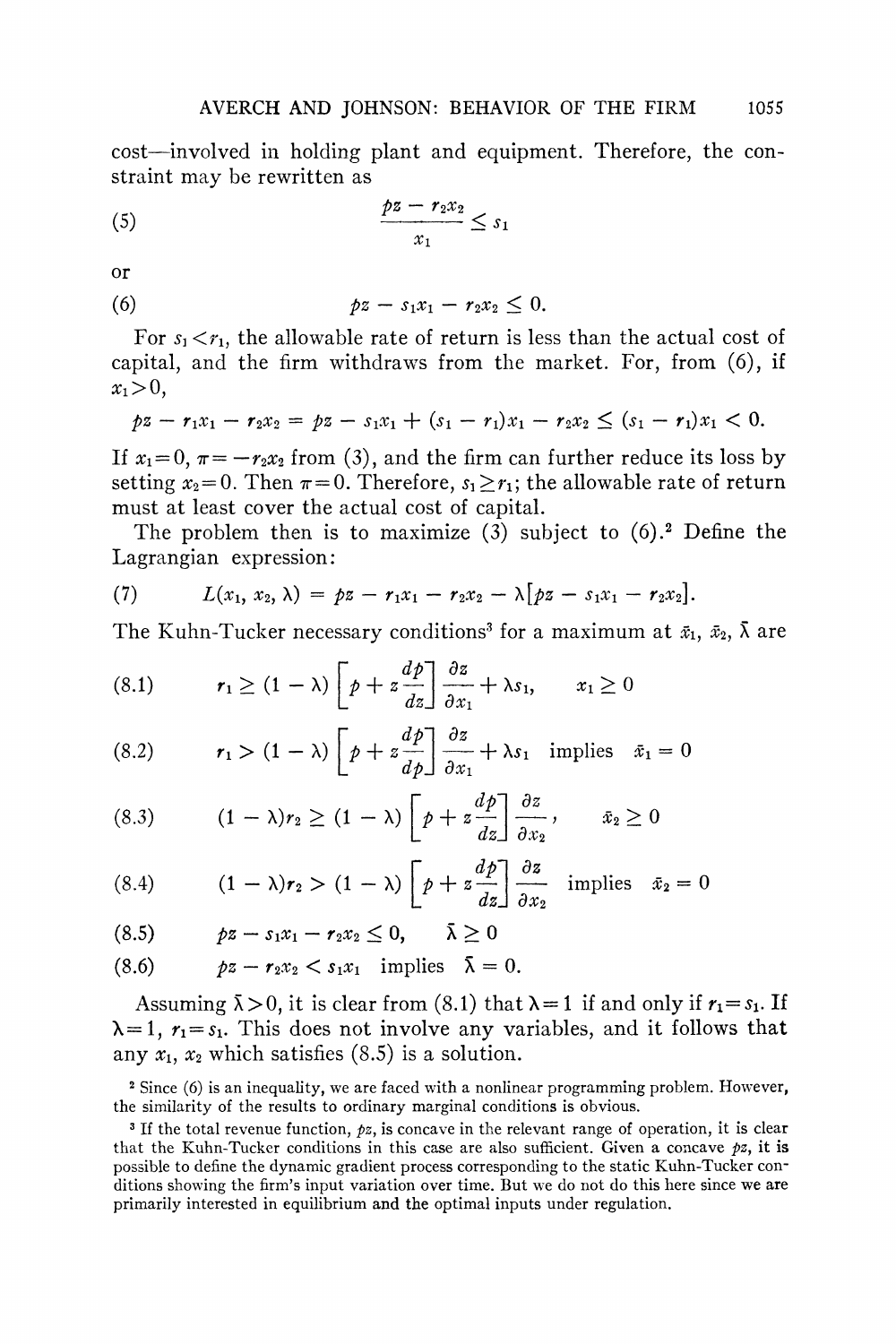For  $s_1 > r_1$ , which is the interesting case, it follows that  $0 \leq \lambda < 1$ : From (8.6),  $s_1$  may be chosen large enough so that  $\lambda = 0$  (i.e., at some high level of allowable rate of return  $s_1$ , the value  $x_1$  ( $s_1-r_1$ ) exceeds the **level of unconditionally maximized profit, and the constraint is ineffec**tive). If we now let  $s_1 \rightarrow r_1$ ,  $\lambda$  varies continuously, and since  $\lambda \neq 1$ , we have  $0 < \lambda < 1$ . For the unregulated monopoly, the marginal conditions **are:** 

(9) 
$$
r_i = \left[ p + z \frac{dp}{dz} \right] \frac{\partial z}{\partial x_i}, \qquad (i = 1, 2).
$$

Under conditions of effective regulatory constraint  $(\lambda > 0)$  equations  $(8.3)$  and  $(9)$  disclose that, as in the case of unregulated monopoly, the input of  $x_2$  is such that its marginal cost  $r_2$  is equal to its marginal value **product. In contrast, equations (8.1) and (9) disclose that the input of**   $x<sub>1</sub>$  is such that its marginal cost  $r<sub>1</sub>$  is greater than its marginal value **product,4 i.e., its use is expanded beyond the point at which its marginal cost would be equal to its marginal value product.** 

**From equations (8.1) and (8.3) when the equalities hold, the marginal rate of substitution of factor 1 for factor 2 is:** 

(10) 
$$
\frac{-dx_2}{dx_1} = \frac{r_1}{r_2} - \frac{\lambda}{(1-\lambda)} \frac{(s_1 - r_1)}{r_2}
$$

**Since** 

$$
\frac{\lambda}{(1-\lambda)}\frac{(s_1-r_1)}{r_2}>0, \qquad \lambda>0, \qquad s_1>r_1,
$$

**then** 

$$
\frac{-dx_2}{dx_1} < \frac{r_1}{r_2} \, .
$$

**The firm adjusts to the constraint, then, by substituting capital for the cooperating factor and by expanding total output. Comparative equilibrum outputs are shown in Figure 2. If the regulated firm were constrained to move along the socially efficient expansion path 1 in Figure 1, it would operate at OC in Figure 2. Here price is slightly above** 

**<sup>4</sup>Clearly** 

$$
\frac{r_1-\lambda s_1}{1-\lambda}=r_1-\frac{\lambda}{1-\lambda}(s_1-r_1)\geq \left[\rho+z\frac{dp}{dz}\right]\frac{\partial z}{\partial x_1}.
$$

Since  $0 < \lambda < 1$ ,  $s_1 > r_1$ , it follows immediately that:

$$
r_1 > \left[\rho + z\,\frac{d\rho}{dz}\right]\frac{\partial z}{\partial x_1}\,.
$$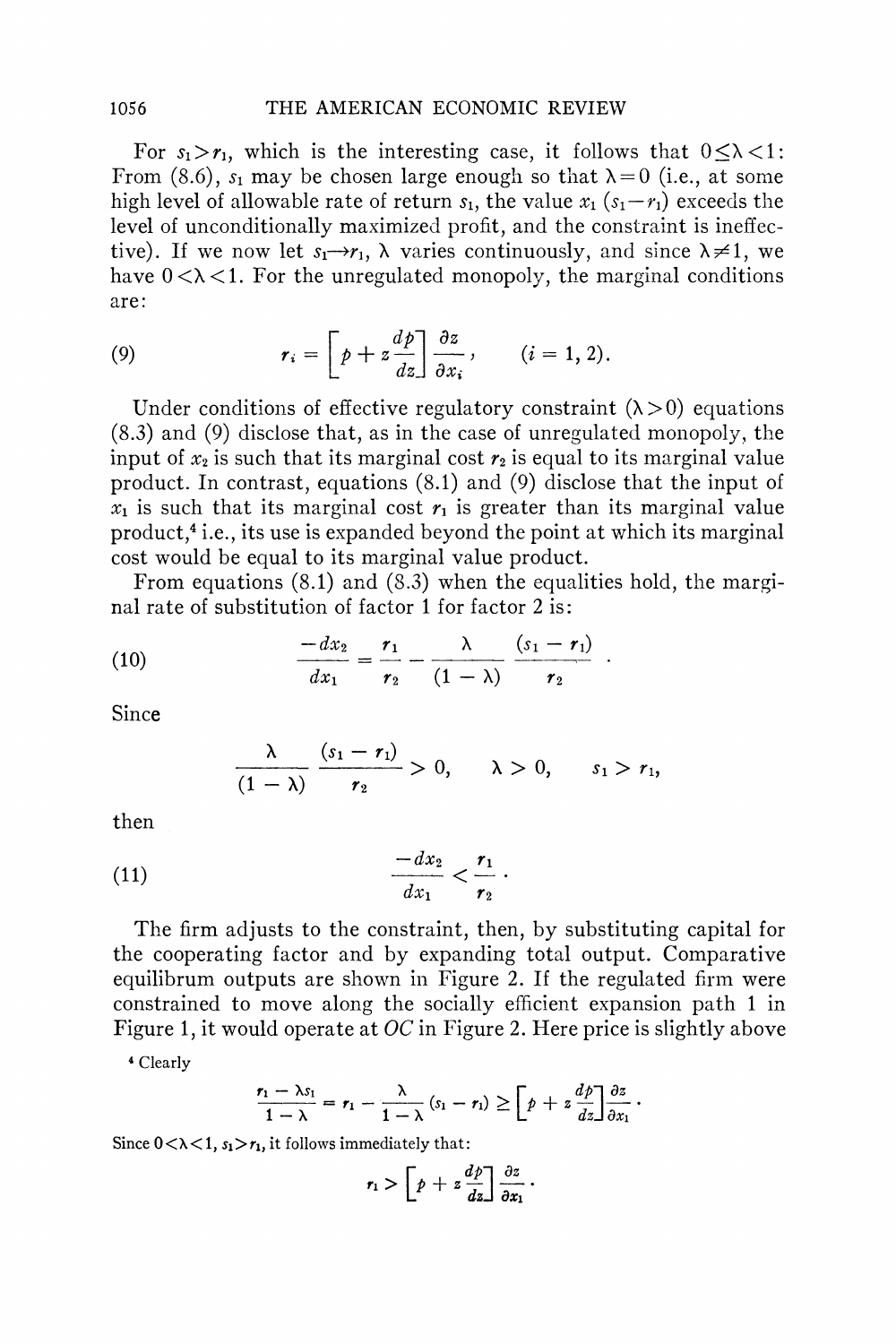

average cost AC to reflect the fact that  $s_1 > r_1$  (profit is not entirely **eliminated). Since the regulated firm moves along path 2, the social**  cost curve rises from  $AC$  to  $AC'$ , and the regulatory constraint is satis**fied at the lower output OB. The effect of regulation is to force the firm to expand output from the unregulated position OA, but output does not expand to C because a portion of what would otherwise be profit is absorbed by cost. The extent to which regulation affects output depends upon the nature of the production function. If it involves fixed**  proportions, i.e.,  $\min\left(\frac{x_1}{a}, \frac{x_2}{b}\right)$ , the regulated firm is constrained to **the efficient expansion path and it moves all the way to OC. If the production function is linear and if the iso-output curves have a slope**  equal to  $-\frac{1}{r_2}$ , the firm could substitute  $x_1$  for  $x_2$  and, with no change **in marginal rate of substitution, hold output constant. In this case it could remain at OA, the unregulated monopoly output, under the condition that at output OA** 

 $pz - s_1x_1 - r_2x_2 \leq 0, \quad x_2 = 0.$ 

# **II.** The Multimarket Case

**Suppose that in addition to operating in a single market, the firm can also enter other regulated markets, and that the regulatory agency**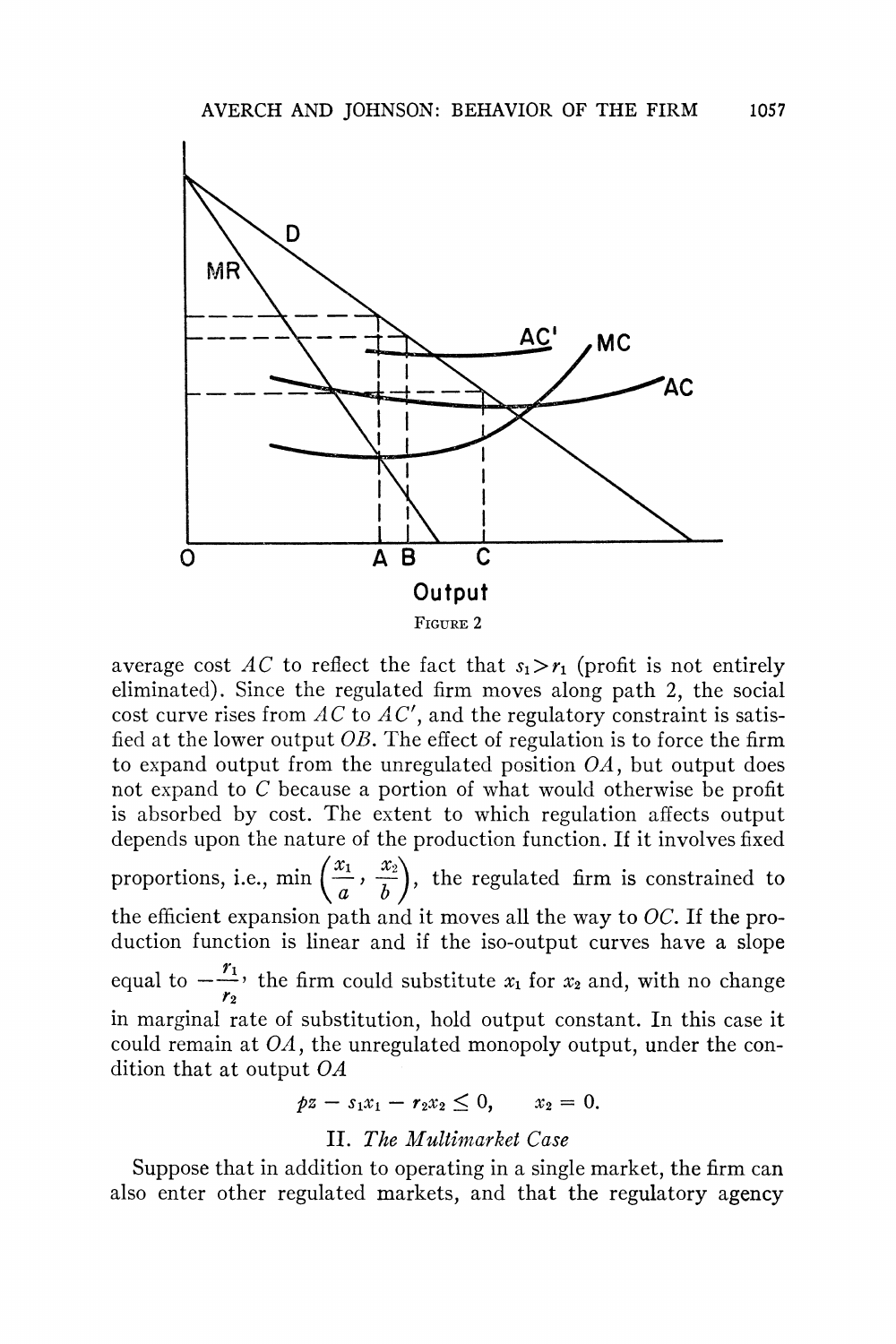**bases its "fair rate of return" criterion on the firm's over-all value of plant and equipment for all markets taken together rather than computing a separate rate of return for each market. In this case the firm may have an incentive (that it would not have in the absence of regulation) to enter these other markets, even if the cost of so doing exceeds the additional revenues. Expanding into other markets may enable the firm to inflate its rate base to satisfy the constraint and permit it to earn a greater total constrained profit than would have been possible in the absence of second markets.** 

**A noteworthy implication is that the firm operating in oligopolistic second markets may have an advantage over competing firms. The regulated firm can "afford" to take (long-run) losses in these second markets while competing firms cannot. Under these circumstances, it is conceivable that the firm could drive out lower-cost producers-the loss it willingly takes in second markets could exceed the difference between its costs and the lower costs of other firms. It may succeed, therefore, in either driving lower cost firms out of these markets or of discouraging their entry into them. This is unlike the textbook case of "predatory price-cutting" where the regulated monopolist may temporarily cut prices in outside competitive markets to drive out rivals and subsequently raise prices to monopoly levels. The monopolist would ordinarily engage in such a practice only if he had the expectation that in the long run he would make a positive profit in these additional markets; but here even in the case of a long-run loss the regulated firm may find operations in such markets to be advantageous as long as the firm is permitted to include its capital input in these markets in its rate base.** 

**Moving to a mathematical treatment, let us consider an extreme example where operating in a second market permits the firm to act as an unconstrained monopoly in the first market, i.e., operating in the second market permits satisfaction of the regulatory constraint such that the firm can operate in the first market at output OA in Figure 2. We shall assume that for any combination of factors along the socially optimal expansion path in market 2 the firm is just able to break even**  in that market. That is, for any equilibrium  $x_{12}$ ,  $x_{22}$ 

(12) 
$$
p_{2}z_{2}-r_{1}x_{12}-r_{2}x_{22}=0.
$$

The constraint for *n* markets is written:

(13) 
$$
\sum_{i=1}^{n} p_i z_i - s_1 \sum_{i=1}^{n} x_{1i} - r_2 \sum_{i=1}^{n} x_{2i} \leq 0.
$$

Denoting output and factor inputs in market 1 as  $\bar{z}_{11}$  and  $\bar{x}_{11}$ ,  $\bar{x}_{21}$ **respectively at the output at which profit is unconditionally maximized**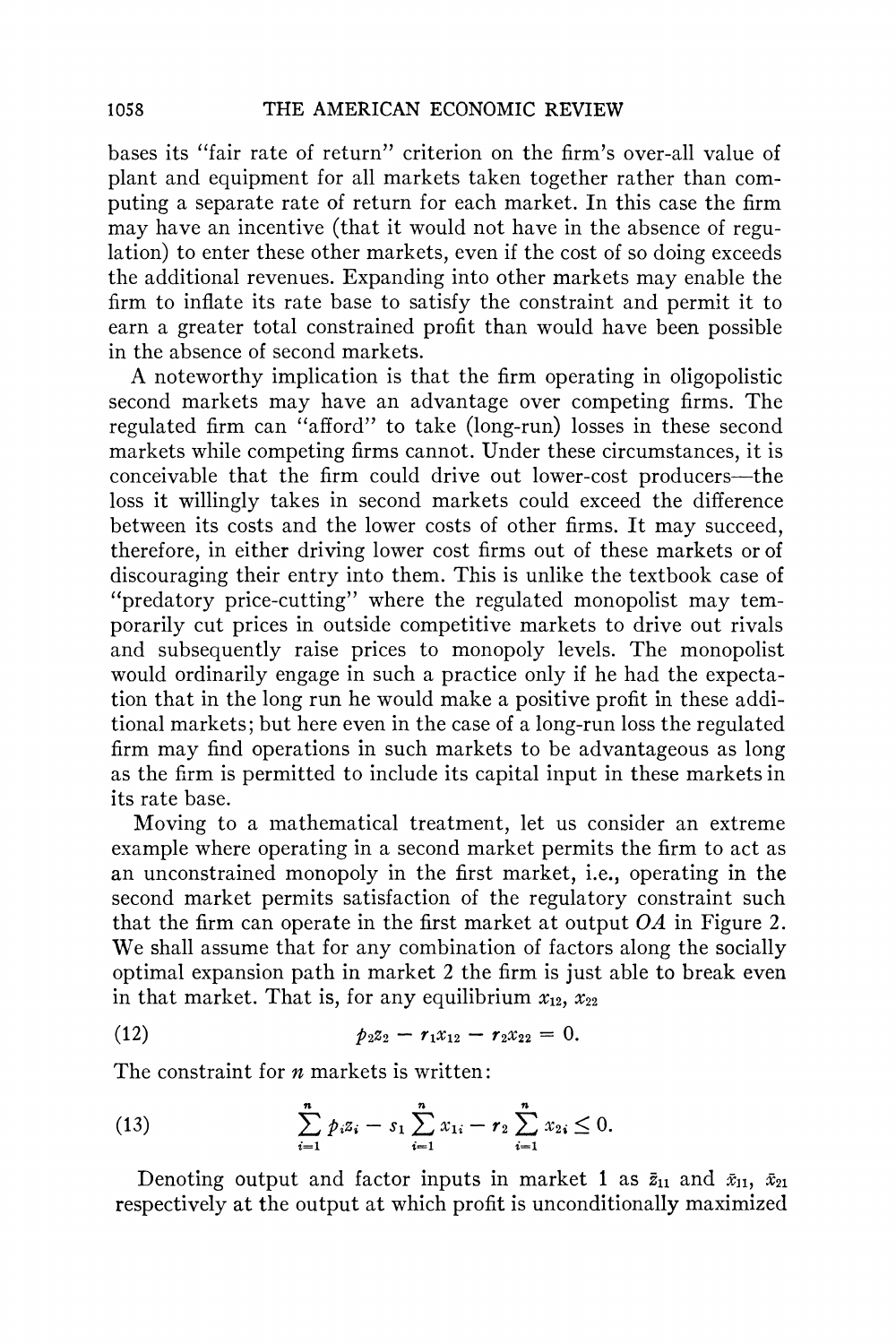**in market 1, we have** 

(14) 
$$
p_1\bar{z}_1-s_1\bar{x}_{11}-r_2\bar{x}_{21}=m, \quad m>0
$$

where *m* is the value of "excess" profit in market 1 that would violate **the constraint (13) if the firm operated only in market 1. However, by moving along its expansion path in market 2 the firm can choose a level of capital input such that** 

(15) 
$$
p_2\bar{z}_2-s_1\bar{x}_{12}-r_2\bar{x}_{22}=-m.
$$

**Adding (14) and (15) we see that the firm can now satisfy constraint (13) without foregoing any profit in market 1. While the unregulated firm would be indifferent about operating in market 2, the regulated firm in this example finds market 2 attractive because it can add capital to the rate base at "no loss"; i.e., for any capital input in market 2 the output generates revenues just equal to factor cost. Since in market 2 the actual cost of capital is below the allowed rate of return, the firm can apply the difference in satisfying the constraint in market 1 and**  thereby enjoy additional profit equal to  $s_1-r_1$  for each unit of capital in **market 2.** 

**This analysis suggests that even if the firm suffers a loss in market 2**  (measured in terms of social costs  $r_1$  and  $r_2$ ) it may still operate there provided the value of  $x_{12}$   $(s_1-r_1)$  exceeds this level of loss. If it suffers a **loss it would no longer operate in market 1 at the profit-maximizing output OA in Figure 1; seeking to equate the marginal value product of capital in both markets, it would move toward OB.** 

**In the literature on public utility economics, concern is frequently expressed that the firm will attempt to inflate its rate base to increase its profit. However, the problem is generally viewed as one of proper valuation of rate base, i.e., the firm would always have an incentive to have its property stated at a value higher than its cost. The problem**  has given rise to a great deal of controversy about proper valuation, **especially concerning original versus reproduction cost, and depreciationi policy.5 In the present study the problem of rate-base inflation is not viewed as one of valuation but rather as one of acquisition-quite apart from the problem of placing a valuation upon the rate base, the firm has an incentive to acquire additional capital if the allowable rate of return exceeds the cost of capital.** 

### **III. The Telephone and Telegraph Industry**

**Turning to the domestic telephone and telegraph industry, we find that the market structure and the regulatory setting are consistent with** 

**<sup>&#</sup>x27;For examples of the manner in which the problems has previously been treated see [5, Ch. 19, 20] [10, Ch. 12, 17] [14, pp. 515-16].**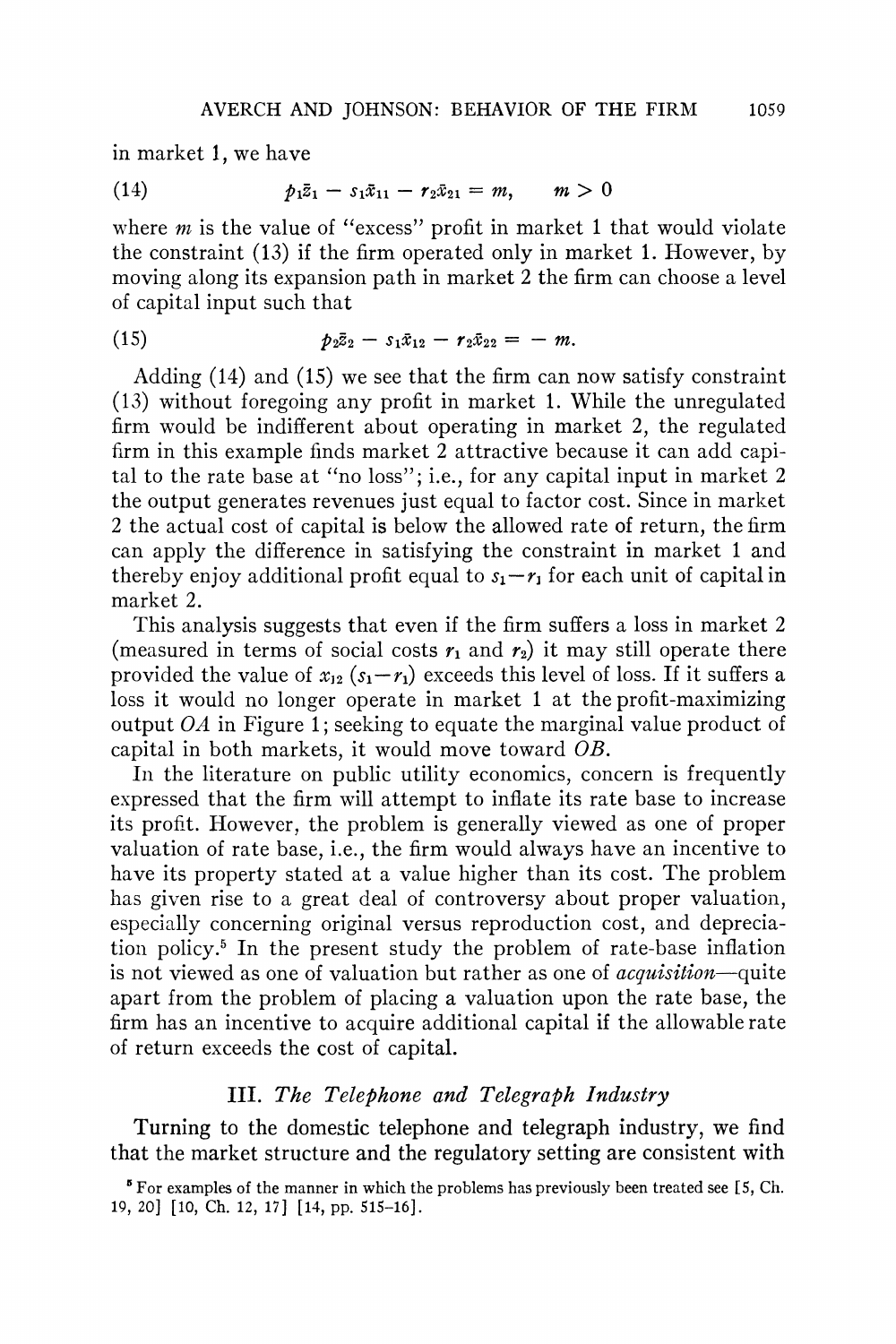**those described in the model. And the implications drawn from the model, concerning relative factor inputs and incentives to operate in some markets even at a loss, raise issues relevant to assessing market behavior of firms in the industry.** 

**For our purposes, the notable feature of the industry's market structure is that the degree of competition does vary from one subsector to another. Common carriers have monopoly positions with regard to public message telephone and telegraph services, while they compete with each other in supplying private line services to customers who, in addition, are free to construct private wire facilities for their own use as an alternative to purchasing from the common carriers.** 

**The principal supplier of public message telephone service is the Bell Telephone System. Besides the parent corporation, American Telephone and Telegraph Company, the Bell system includes 22 subsidiary "associated" companies of which 20 are primarily or wholly owned by AT&T. Each of the associated carriers provides local exchange and toll service within the state or group of (contiguous) states that comprises its "operating territory."6 The Bell system holds about 98 per cent of all facilities employed in long-distance message toll telephone service in the United States, and about 85 per cent of all facilities employed in local telephone service. The remaining 15 per cent of local exchange facilities are in the hands of about 3,200 "independent" telephone firms, most of which are very small. These carriers connect with the Bell system, under service- and revenue-sharing agreements, and provide an integrated nationwide network. Competition does not exist among firms in the public message telephone business. Although many firms are in the industry, each has its own exclusive local marketing area.'** 

**In the telegraph field, in contrast to telephone, public message telegraph service is offered only by the Western Union Telegraph Company. This is a much smaller subsector in terms of revenues than public message telephone service. In 1959 Western Union revenues for the former were about \$170 million, while Bell and independent connecting carrier revenues for the latter were \$7 billion.** 

**Bell and Western Union compete in common markets in providing other services. Until recently Bell (together with independent connecting carriers) was sole supplier of private-line telephone service. How-**

**7A good description of the industry and its present-day market structure is contained in [8, pp. 4-34].** 

**<sup>a</sup>AT&T, through its Long Lines Department, provides interstate line and radio facilities to connect the separate operating territories of the associated companies; in addition, in some cases Long Lines participates in providing interstate service internally within the territories of the multistate associated companies.**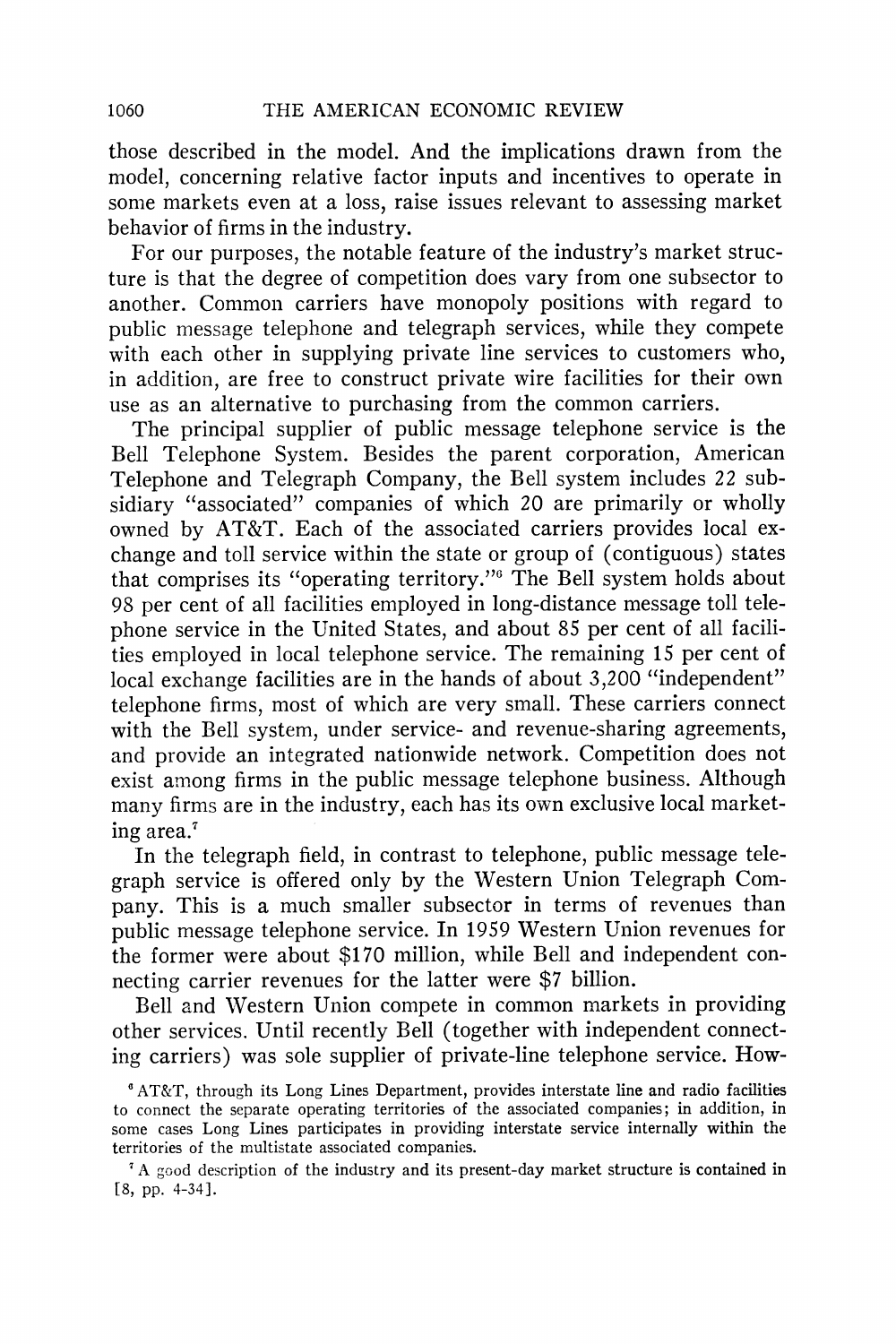**ever, in 1961 Bell and Western Union negotiated facilities contracts8 that enable Western Union to offer private-line telephone service in competition with Bell. Western Union and Bell both provide telegraph**  exchange service and private-line telegraph service—Bell's teletype**writer or TWX service is similar to Western Union's Telex, and Bell's teletype private-wire service is similar to Western Union's leased circuit teleprinter offering. In addition, a new competitive element has recently been introduced: as an alternative to purchasing private-line telephone and telegraph services from the common carriers, firms outside the communications industry may now operate their own microwave facilities to provide communication among their geographically separated plants.9** 

**Intrastate services of the common carriers are regulated by individual state regulatory commissions; interstate operations are regulated by the Federal Communications Commission. These agencies use a "fair rate of return" criterion in regulating prices within their respective jurisdictions. The services of each common carrier are generally lumped together in computing the rate of return to be regulated. For example, in regulating Bell's service the FCC routinely considers together all revenues, plant investment, and operating costs of Bell's interstate services in computing a rate of return to serve as the basis for decisions about price adjustments.'0 Likewise, most state agencies compute an over-all rate of return for each carrier for all of its intrastate operations within the state in question.** 

**Since the interesting implications of the model rest on the assumption that the allowable rate of return exceeds the actual cost of capital, the question arises as to whether revenues of the industry do exceed factor costs. While it is impossible to treat this question exhaustively here, there is some reason to believe that revenues are gen**erally in excess of costs. We have been told by representatives in both **the industry and in regulatory agencies that justification exists for allowing a return in excess of cost to give firms an incentive to develop and adopt cost-saving techniques. If the firm is left only indifferent as**  among a wide range of activities it has no positive incentive to mini-

**These contracts permit Western Union to lease Bell communications facilities in order to enter markets that it could not feasibly serve if confined to its own facilities.** 

<sup>9</sup> While railroads and public utilities, the so called "right-of-way" companies, have his**torically been permitted by law to employ privately owned radio communications facilities for their internal needs, it was not until 1960 that the way was cleared (by a final decision of the Federal Communications Commission in Docket 11866) for other firms to provide their own communications facilities.** 

**10 It is true that special studies of the separate services are occasionally made by the FCC in order to determine individual rates of return. Evidence from one such study will be presented below.**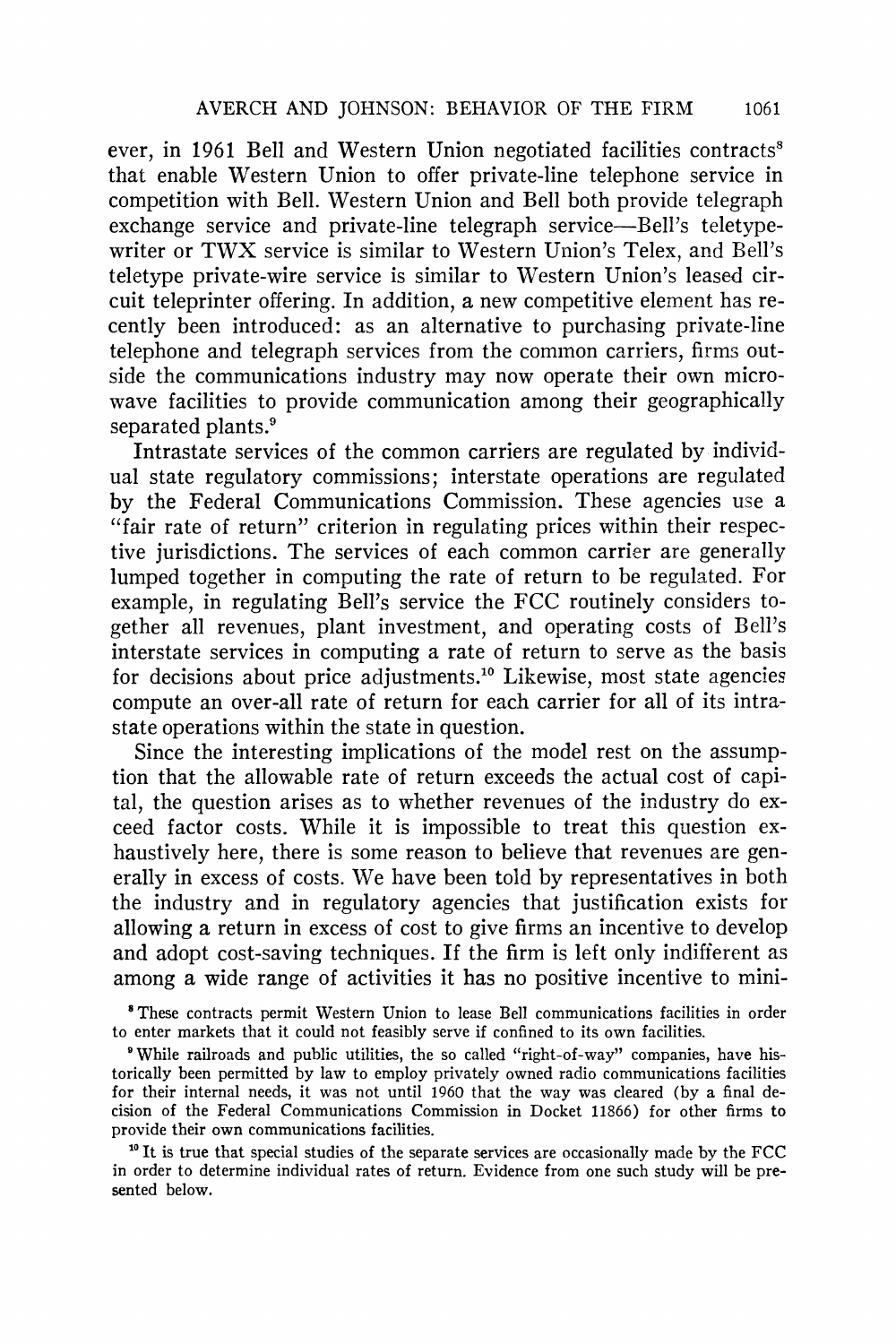**mize costs for any given activity. Consequently, regulatory agencies do not typically view with disfavor rates of return which are (within broad limits) somewhat in excess of rates they would judge to reflect cost. Positive profit is sometimes generated by the "regulatory lag" phenomenon: As the firm adopts new cost-saving technology or as its business volume rises for output subject to decreasing costs, its rate of return rises. However, the regulatory agency does not react immediately to force prices down. Rather, a lag of years may be involved. An example of this can be drawn from the interstate telephone operations of the Bell System. In its over-all interstate operations Bell experienced a decline in its rate of return from: 7.5 per cent to 5.2 per cent from 1950 to 1953. Reasoning that a rate in the neighborhood of 5 per cent was too low, it filed revised tariff schedules increasing interstate message toll rates by about 8 per cent-an increase expected to bring the rate of return up to about 6.5 per cent. The FCC, agreeing that earnings under the old tariff were inadequate, allowed the new tariff to go into effect. There is a strong implication in the FCC staff memoranda written at the time that a fair rate of return was considered to be in the neighborhood of 6 per cent." After the increase went into effect in 1953, the rate of return rose to 6.6 per cent in 1954, 7.7 per cent in 1955, reached a peak of 8.5 per cent in early 1956, and continued in excess of 7 per cent during 1957 and 1958. Despite an interstate toll rate reduction in 1959, the rate of return amounted to almost 8 per cent in 1959 and 1960. The fact that the rate of return remained above a 6 per cent level during most of the decade meant that for a number of years revenues in interstate operations exceeded the FCC Staff estimate of**   $cost<sup>12</sup>$ 

**One implication drawn from the model is that the firm increases its ratio of capital input to cooperating factor input in a manner that increases social costs at the equilibrium output. Do the common carriers in this industry overinvest in this fashion? Unfortunately, empirical evidence is not available to us on the issue of bias in favor of investment** 

<sup>11</sup> A clear, concise account of the manner in which the FCC regulates interstate tele**phone and telegraph services is contained in [12, pp. 3427-451.** 

<sup>12</sup> The rise in Bell's rate of return is partly attributable to Bell's striking success in de**veloping and adopting new cost-saving technology. The average book cost per circuit mile of Long Lines plant declined from roughly \$230 in 1925 to \$30 in 1960. The strong longrun incentives apparent in Bell's activities to cut costs may be construed as prima-facie evidence that it enjoys positive profits. Of course, one could argue that another factor is present-entrepreneurship-whose cost would more or less offset the postive profit; i.e., in the economic sense (in contrast to the accounting sense) revenue may just cover cost and the firm still has incentive to minimize cost. But here we are concerned with the marginal cost of capital to the firm compared to the marginal return to capital allowed by the regulatory agency. If the latter exceeds the former, the "regulatory bias" emerges regardless of whether total cost includes a fixed charge attributable to an additional factor.**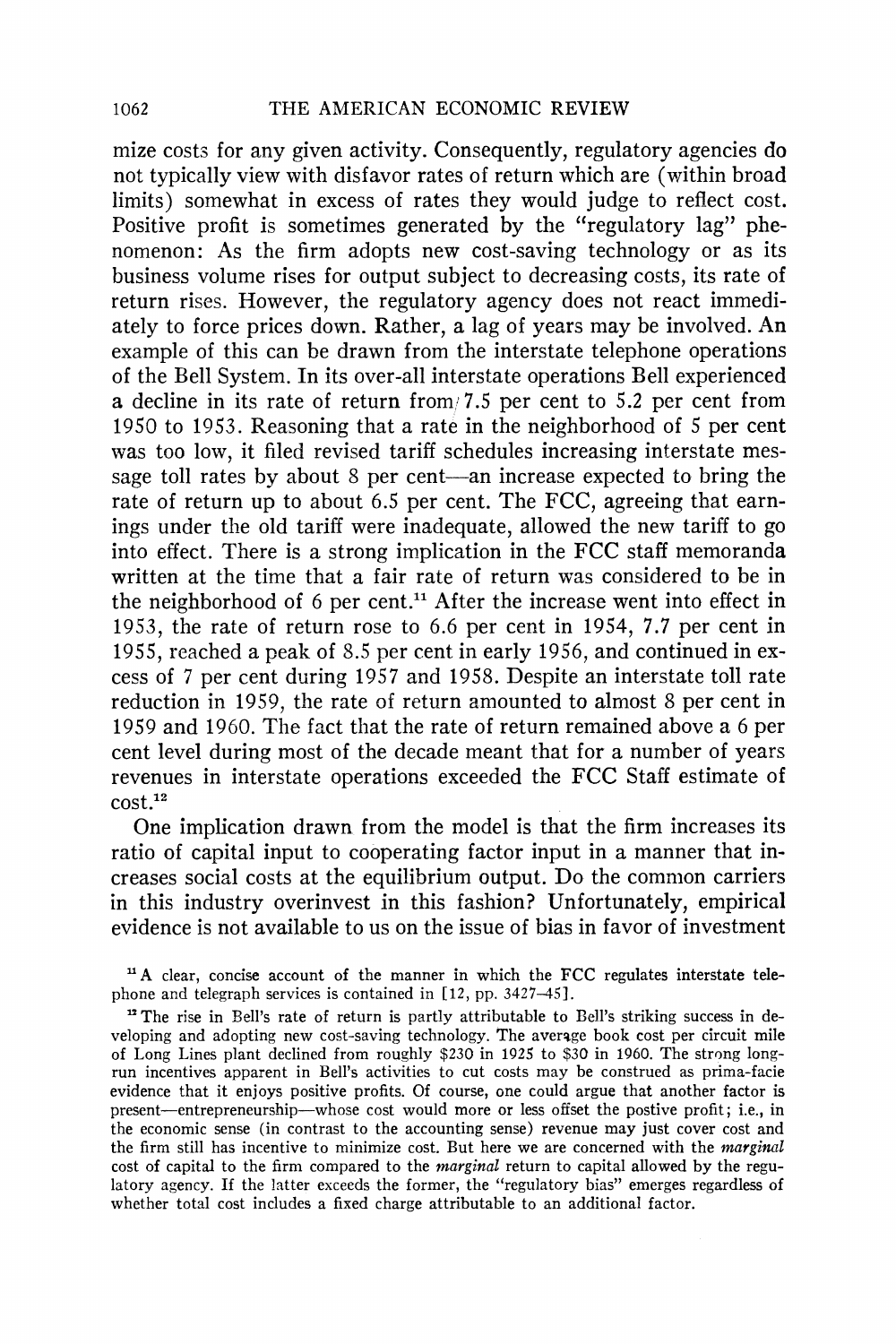**in plant and equipment. However, one point should be made: the regulatory agencies exert little direct control over investment decisions that would force the firm to follow the socially optimal expansion path. The FCC, for example, follows a "used and useful" criterion in judging whether a given item is to be included in the rate base of plant and equipment. If the item is being employed in operations, and if it is useful (judged partially on subjective grounds), it is included. While common carriers are required routinely to provide a formidable list of reports concerning current operations, the relatively small staffs of the regulatory agencies available for research and investigative tasks, the lack of satisfactory criteria upon which to make judgments, and the heterogeneity of both factor inputs and service outputs would make extremely difficult if not impossible the task of detecting such bias.** 

**The second implication drawn from the model is that due to the nature of regulation the firm has an incentive to operate in some markets even at a loss. Again, there is no clear-cut evidence which shows whether common carriers in this industry do, in fact, operate at a loss in some markets. However, evidence is available disclosing that (1) fears of "unfair" competition based on operations at "noncompensating" prices play a prominent role as a source of conflict between the carriers themselves and between the carriers and the FCC; and (2) in**  attempting to establish a commercial communications satellite system, **the federal government has enacted a law containing provisions that (to serve "public ends") appear to exploit the willingness of common carriers to operate in markets at a loss. We shall now discuss some of this evidence.** 

**The FCC undertook a study in 1956 of interstate private-line services offered by the common carriers in order to determine the relationship between price and cost for these services on a more precise basis than is possible by considering only the over-all rate of return for each carrier on all its interstate services. In the course of the study Bell submitted data (based on 1955 operations) showing that its telephone grade services were earning at a rate of 11.7 per cent, and its teletype**writer (telegraph) grade services at 2.6 per cent.<sup>13</sup> On the basis of this **evidence, the FCC ordered interim price reductions in telephone**  grade services (in which Bell at the time was sole supplier) and per**mitted an increase for both Bell and Western Union for telegraph services (in which the two carriers do compete). The FCC expected the price adjustments to reduce substantially the spread between Bell's rates of return on telephone and telegraph grade services and to increase Western Union's rate of return on telegraph services.** 

<sup>&</sup>lt;sup>13</sup> The initial decision of the FCC staff in this study (not adopted by the Commission at **this writing) is contained in [6].**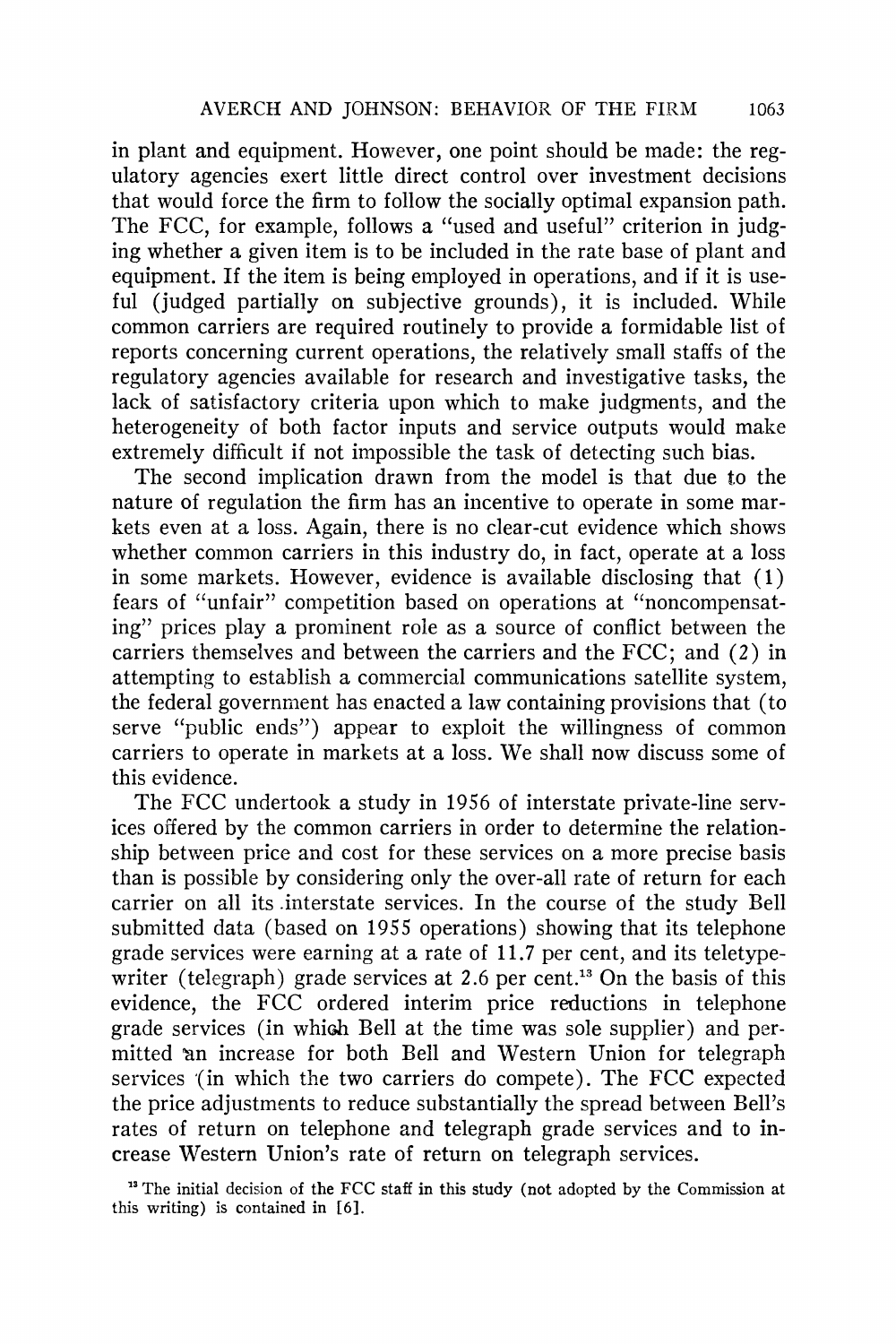**During the study Western Union criticized Bell's behavior that allegedly resulted in Bell's relatively low rate of return on the tele**graph services competitive with Western Union's own offerings. In **the words of the FCC staff [6, p. 54]:** 

**Western Union refers to evidence of record indicating that during the twenty-year period preceding this investigation, all principal private line telegraph rate adjustments were initiated by AT&T and, with one exception, all were rate reductions. Western Union alleges that AT&T has received a noncompensatory return on its private line telegraph service while enjoying a substantial return from services not competitive with Western Union. . . . According to Western Union, it follows that AT&T has engaged in unfair competition by maintaining unreasonably low rates for a competitive service and shifting the resulting financial burden to other**  services.<sup>14</sup>

**Western Union's allegations, if true, would indicate that in conformity with the model, Bell is operating in private-line telegraph at a loss. However, it is impossible, for two reasons, to determine from the evidence in the FCC study whether this is in fact the case. First, the evidence in the record is simply not sufficient to determine what earnings level is "proper", i.e., what earnings level would just cover the cost of capital.15 Second, the rates of return quoted above are based on "fully allocated cost" as opposed to marginal cost. In our model, the firm operates at a loss in a market only if the additional revenues it receives by operating in that market are below the additional costs it incurs. And whether operations in that market impose a "financial burden" (to use Western Union's words) on the other services depends on whether additional revenues do cover the additional costs.16 But fully allocated costs are something else again. These include the costs of facilities used solely for the service in question and, in addition, they include an allocation of the "common" costs incurred by the carrier. For example, the telephone instrument itself is necessary in providing both intrastate and interstate message toll service as well as local exchange service; a transcontinental microwave system carries both public message toll and private-line traffic. In computing a rate of return for each of these services, it is necessary to allocate the costs of facilities having multiple uses. In general, the FCC allocates these costs in accordance with relative time of use. If a given facility is employed by service A 50 per** 

**<sup>14</sup>For AT&T's reply see [4, pp. 14-181.** 

<sup>15</sup> The FCC staff concluded that AT&T's proper earnings levels is  $7\frac{1}{4}$  per cent and for **Western Union 9 per cent. This conclusion was contested by Bell in its reply brief: "These [FCC staff] findings are made despite the fact that there is not a word of testimony in the record concerning the over-all costs of capital to either carrier, much less the costs of capital for their private line services" [4, p. 3]. See also [2, p. 27].** 

<sup>16</sup> A good statement of this point is contained in [1, pp. 7-10].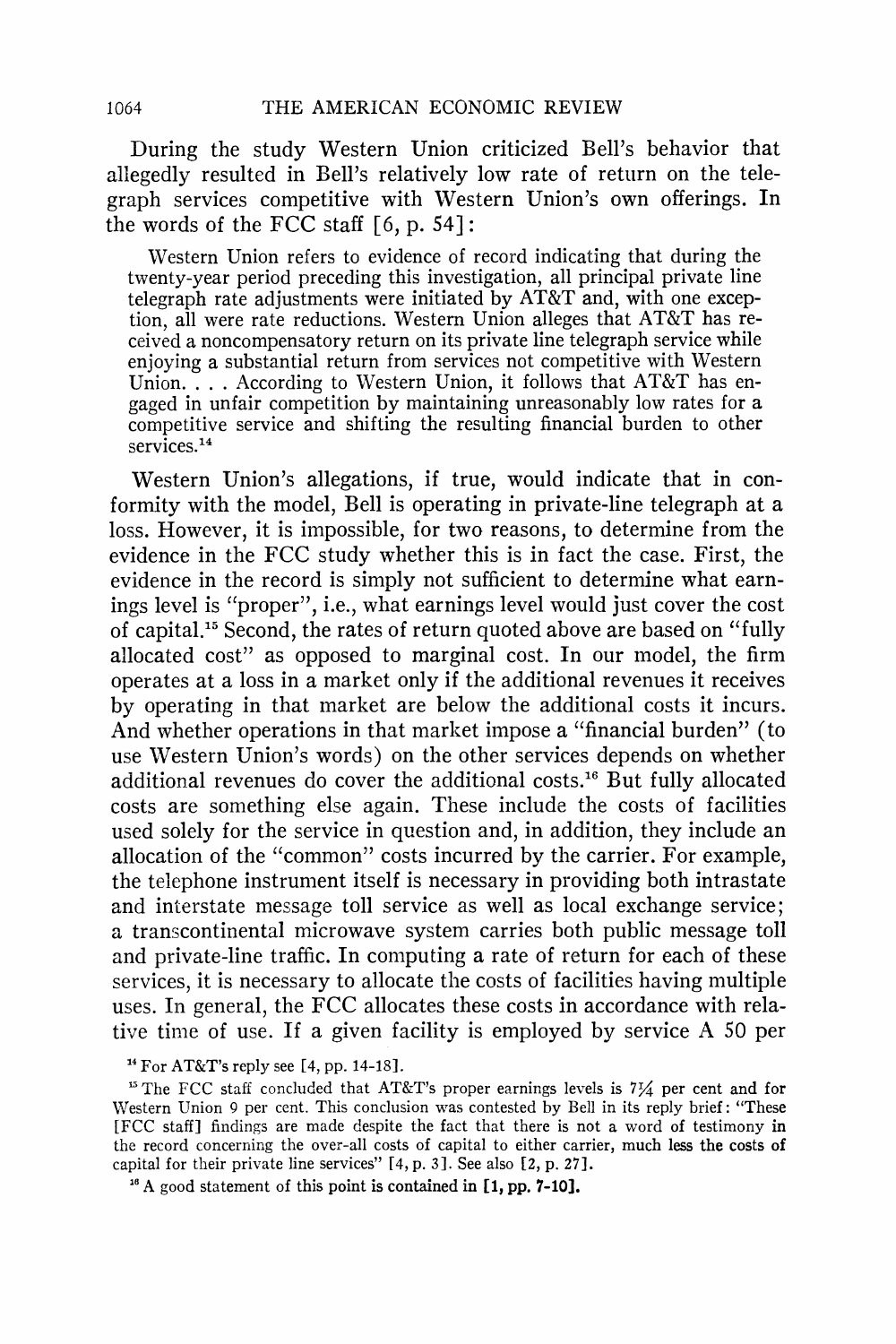**cent of the time and by service B 50 per cent of the time, the cost of the facility is split equally between A and B. For our purposes, however, the crucial question is whether the cost of the facility could have been cut in half if either service A or service B had not been offered."7 Is allocation on the basis of relative time in use an accurate reflection of marginal costs generated by each service? We may presume an affirmative answer only if the industry is subject to constant costs. However, the available evidence is not sufficient to determine whether the industry is, in general, subject to constant costs in the relevant range of output. If, on the contrary, it is subject either to decreasing or to increasing costs, use of the conventional cost allocation procedures would tend either to overstate or to understate marginal costs for particular services. Because of these possibilities, the rates of return commonly quoted for a particular communications service cannot be used as a reliable guide in determining whether a loss, in the relevant sense, is being incurred in providing that service and whether a financial burden is thereby being imposed upon the other services.** 

**Competition between Bell and Western Union will probably continue to be a lively issue in future FCC investigations. In February 1962, the FCC was reported to have had "under consideration for some time an over-all study of telephone vs. telegraph competition"; in the same month the American Communications Association (a union representing Western Union employees) "formally petitioned for an investigation into the extent and effect of participation by the American Telephone and Telegraph Co. in domestic and international telegraph communications."'8** 

**Our model suggests that apprehension about the nature of competition in the industry is justified since a common carrier, regulated as described above, would (under certain conditions) have an incentive to operate at a loss in competitive markets and to shift the financial burden to its other services. In this sense, it would have an "unfair" advantage over other firms which do not have other markets sufficiently profitable to bear the loss of competing with it.'9 Unfortunately, however, the FCC and other regulatory bodies are so wedded to the fully allocated cost criteria rather than to marginal cost criteria in judging the "fairness" of competition, that evidence drawn from future hearings and investigations will probably not throw much light on the question** 

**'1 For purposes of this simple illustration, we are assuming a zero elasticity of demand substitution between A and B.** 

**<sup>1</sup>[9, February 26, 1962, p. 1].** 

<sup>19</sup> That is, the unconditionally maximized profits of the other regulated firms may be **sufficiently low so that imposition of the regulatory constraint does not induce them to operate at a loss in competitive markets.**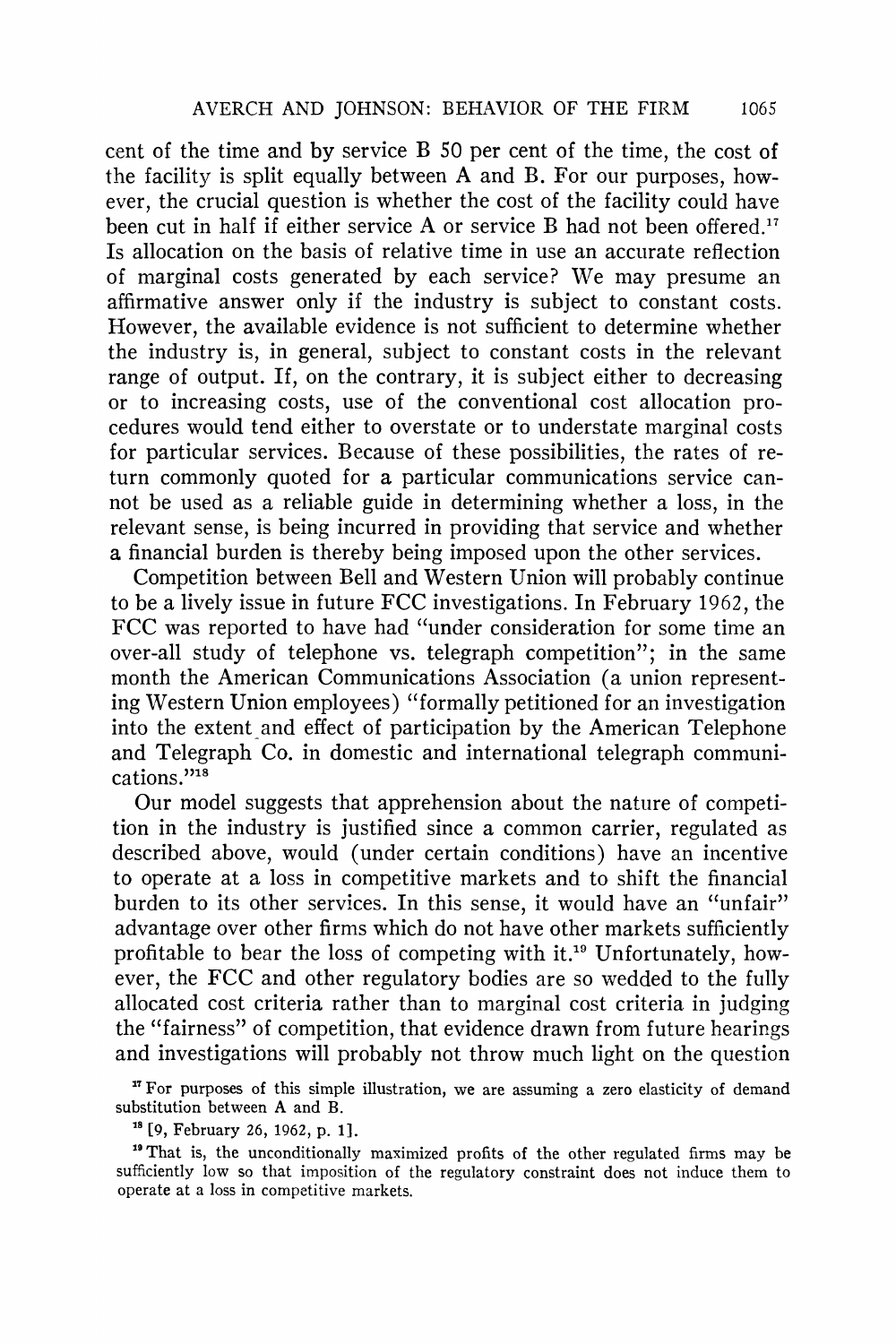**whether common carriers in some markets do, in fact, operate at a loss measured in the relevant economic sense.** 

**Finally, the model appears useful in treating economic implications of the Communications Satellite Act passed by Congress in August 1962, after long and bitter debate[13]. The Act specifies establishment of a new, private corporation regulated as a separate entity by the FCC to develop and operate the satellite system. The corporation is to be financed in two ways: (1) It may issue capital stock, carrying voting rights and eligible for dividends, to be sold "in a manner to encourage the widest distribution to the American public [13, Sec. 304 (a)]. Purchase of this stock is also permitted by "authorized" communications common carriers"0 subject to the constraint that the aggregate of shares held by these carriers together not exceed 50 per cent of the total shares issued and outstanding. This stock is not eligible for inclusion in the carrier's rate base. For convenience in subsequent analysis we shall refer to these securities as "type I securities." (2) The Corporation may issue "nonvoting securities, bonds, debentures and other certificates of indebtedness as it may determine." Communications common carriers are permitted to hold these securities without specified limit, and these securities are eligible for inclusion in the rate base of the carrier "to the extent allowed by the Commission [FCC]" [13, Sec. 304 (b)]. For convenience we shall refer to these as "type II securities."** 

**The model suggests that, given the provisions of the Act, communications common carriers would have a special incentive to invest in type II securities, and that their financial support might consititue a partial subsidy for the satellite corporation. By holding type II securi**ties the common carrier incurs an interest cost  $(r_1)$  and collects whatever interest or dividends are forthcoming on type II securities  $(r_1)$ . **Were the carrier unregulated or were the securities not eligible for inclusion in its rate base it would purchase securities only under the con**dition that  $r_1' \ge r_1$ . Since, however, the investment in type II securities **can be included in the over-all rate base of the carrier, the carrier has an incentive (again under certain conditions) to invest more than would otherwise be the case.** 

**Consider the example where the carrier receives a zero return on its**  investment in type II securities, i.e.,  $r_1' = 0$  at all levels of investment; therefore, the carrier suffers a loss of  $r_1$  for each dollar of investment. If, however, the allowable rate of return  $(s_1)$  is greater than the interest cost  $(r_1)$  the regulatory constraint on the carrier's other serv**ices is relaxed, permitting prices and profits to be raised in the other** 

<sup>&</sup>lt;sup>20</sup> Authorized common carriers presumably would include AT&T, Western Union and **eight U.S. overseas radio and cable telegraph companies.**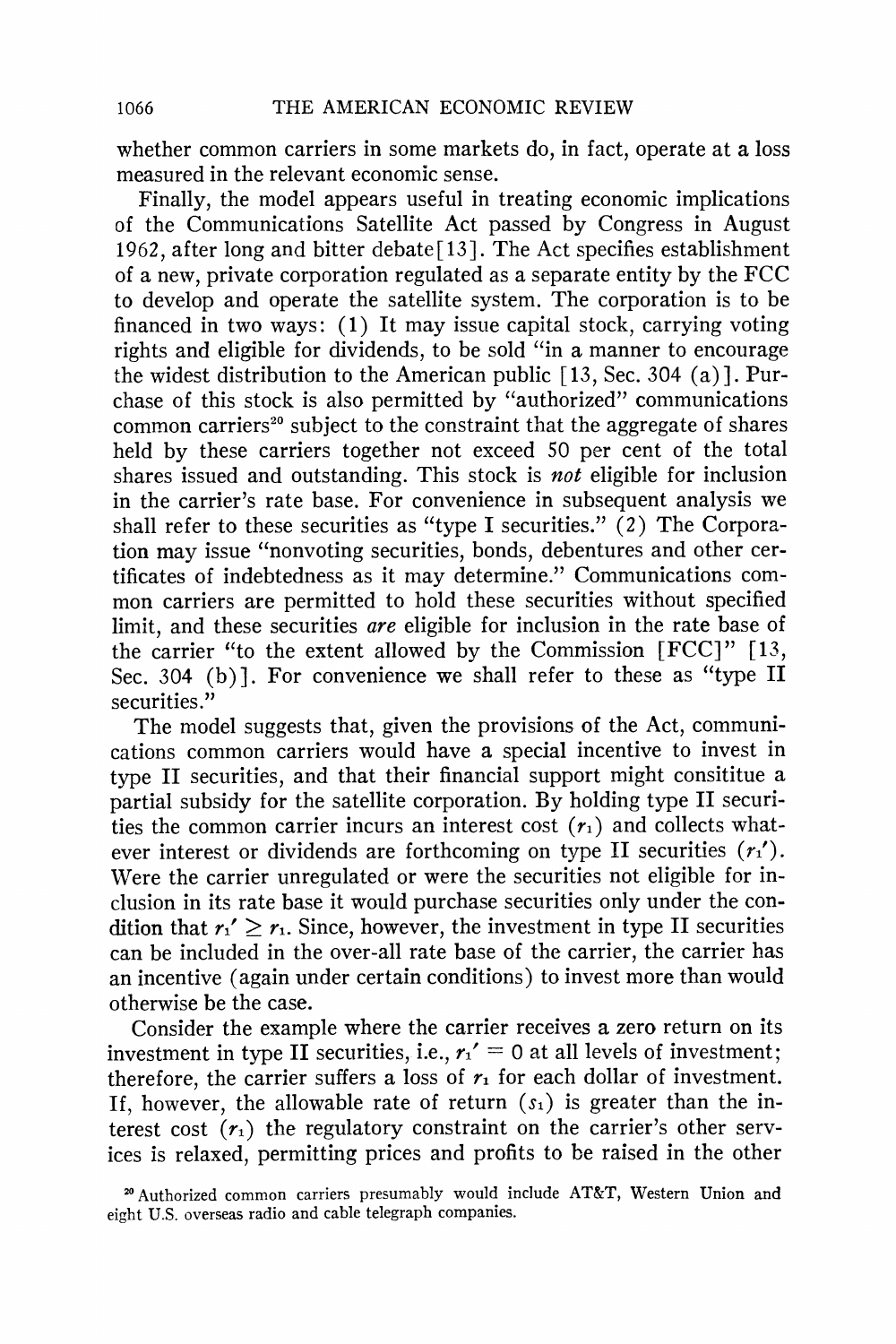**sectors. For each dollar in type II securities, the carrier's over-all**  profit would *rise* by the value  $(s_1 - r_1)$ : The loss involved in the in**vestment in type II securities would be more than offset by the increased profits elsewhere resulting from inflation of the rate base and relaxation of the regulatory constraint. The carrier, then, may have an incentive to hold type II securities even if a direct loss is involved.** 

**Two closely related implications arise from this analysis: First, the costs to the satellite corporation of obtaining money capital will fall if it can sell type II securities to common carriers at a return that is below their own interest cost (and if their own rate of interest is no higher than that which the satellite corporation would otherwise have to pay). To the extent that these funds provided at reduced cost to the satellite corporation permit a shift downward in its cost curves, the communications toll rates it charges to users of satellite services would also fall below the level that would have been established had the**  satellite corporation been forced to resort to conventional financing.<sup>21</sup>

**Interestingly, a reduction in satellite communications toll rates by reducing financing costs to the satellite corporation, shifting the burden to other services, was intended by the sponsors of the bill that led to the Satellite Act. Senator Kerr, when introducing the bill to the Senate in February 1962, stated [1 1, p. 1670]:** 

**[This bill strives for] . .. a privately owned corporation in which the existing American companies engaged in the international communications business would be able to invest, with their investments treated the same as the acquisition of new equipment and thus includable in their rate bases. This important feature permitting the rate of return for all communication services to be spread over a broad base would insure lower charges for communication satellite services.** 

**Second, inclusion of type II securities in the carrier's rate base may permit the satellite corporation to operate even if its total revenues do not cover total market costs. In this case type I securities issues may be small, since little if any dividends would be earned, and the bulk of financial support might come from common carriers holding type II**  securities at a return below the market rate of interest.<sup>22</sup> Again, the **losses in satellite operations would be covered by revenues from telephone and telegraph services provided by the carriers.** 

<sup>21</sup> These users include both U.S. and foreign international common carriers who would **employ the satellite relays primarily for transoceanic communications links in combination with or as a substitute for submarine cable and radio. To the extent that users of the satellite system are the same carriers which invest in type II securities, their subsidy to the**  satellite corporation would be more or less offset by the reduction in toll rates they pay **to the satellite corporation. However the Act specifies no particular relationship between the amount of type II securities they respectively hold and their relative use of the satellite systern.** 

 $22$  In this case type I securities would be attractive primarily because of the voting rights **they confer.**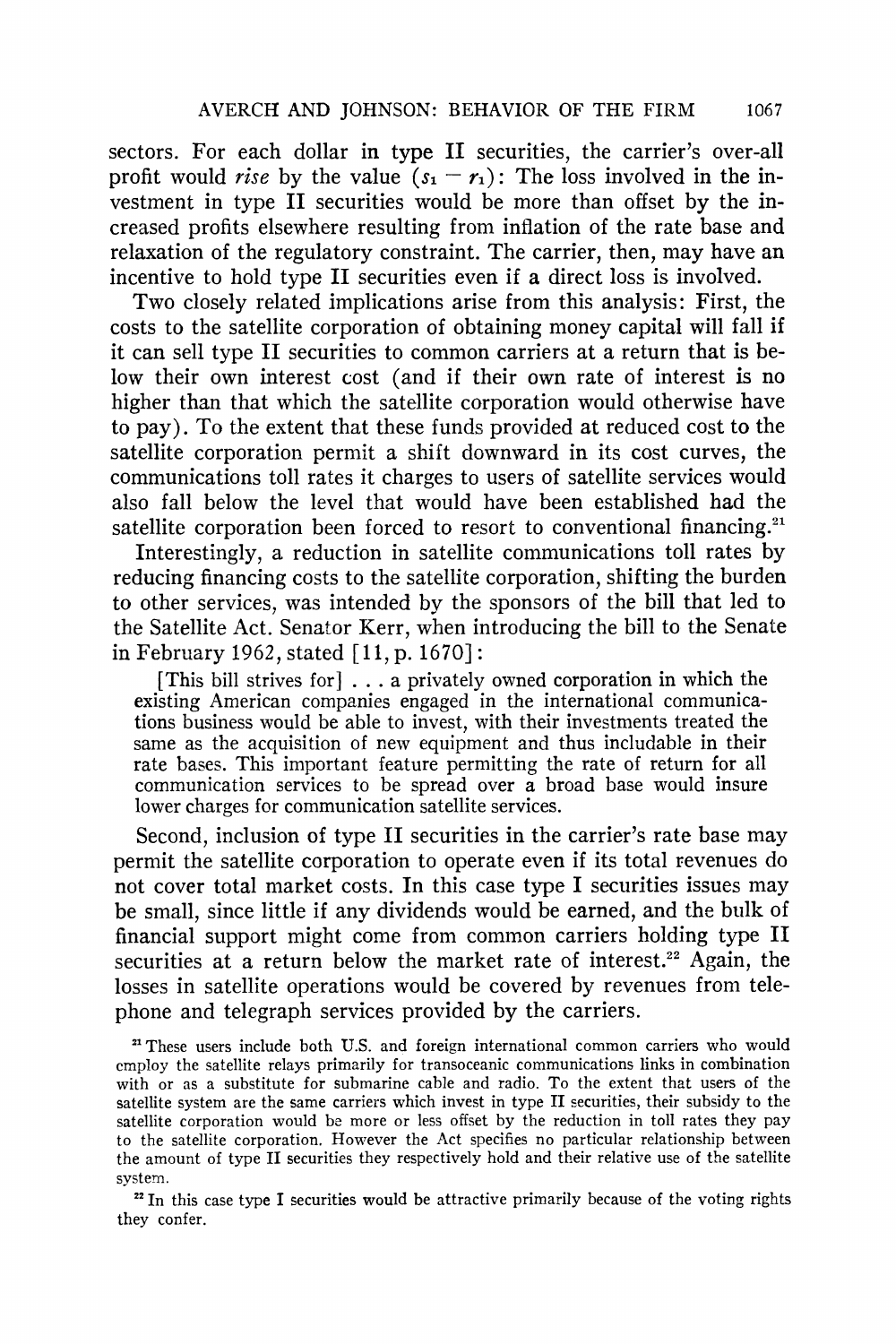### **IV. Conclusions**

**The preceding analysis discloses that a misallocation of economic resources may result from the use by regulatory agencies of the rateof-return constraint for price control. The firm has an incentive to substitute between factors in an uneconomic fashion that is difficult for the regulatory agency to detect. Moreover, if a large element of common costs exists for the firm's outputs in the various markets, the widely used "fully allocated" cost basis for rate-of-return computation is likely to prove unsatisfactory in determining whether the firm is operating at a loss in any given market, or whether its activities in some markets tend to restrict competition in an undesirable manner. At the same time, regulatory practices that provide an incentive for the firm to operate in some markets even at a loss may constitute a convenient mechanism through which certain activities of the firm judged to be in the "public interest" can be subsidized.** 

**Our analysis suggests lines of further inquiry: We have considered only the telephone and telegraph industry, but the issues raised by the model may be relevant to evaluating market behavior in other industries as well. It is notable that Gardner Means in a recent study [7] has advocated that certain large nonregulated firms judged to be "collective enterprises" be encouraged, by tax incentive, to engage in "target pricing" where they aim for a profit equal to a fair rate of return**  on investment. By following this approach to pricing, which is similar **to that employed in public utilities, the danger exisits (which he does not recognize) that these firms would be exposed to the same pressures discussed above of inflating their rate bases by substituting capital for labor and by expanding into unprofitable new lines in order to satisfy the authorities that they were using "proper" target pricing. It might prove worthwhile to examine the effect of target pricing in steel and other industries discussed by Means in the light of the preceding analysis. Furthermore, it might be interesting to explore alternative forms of government control that, by avoiding the return-on-investment criterion for price regulation, do not generate the bias disclosed here.** 

#### **REFERENCES**

- **1. American Telephone and Telegraph Co., Brief of Bell System Respondents in Support of Lawfulness of Revised Telpak Tariff under Section 202(a) of the Communications Act, regarding FCC Docket No. 14251. 1961.**
- **2. , Exceptions of Bell System Companies to the Initial Decision Released July 14, 1961, regarding FCC Docket Nos. 11645, 11646, 12194. 1961.**
- 3. Proposed Findings and Conclusions of the Bell System Com**panies, regarding FCC Docket Nos. 11645, 11646. 1960.**